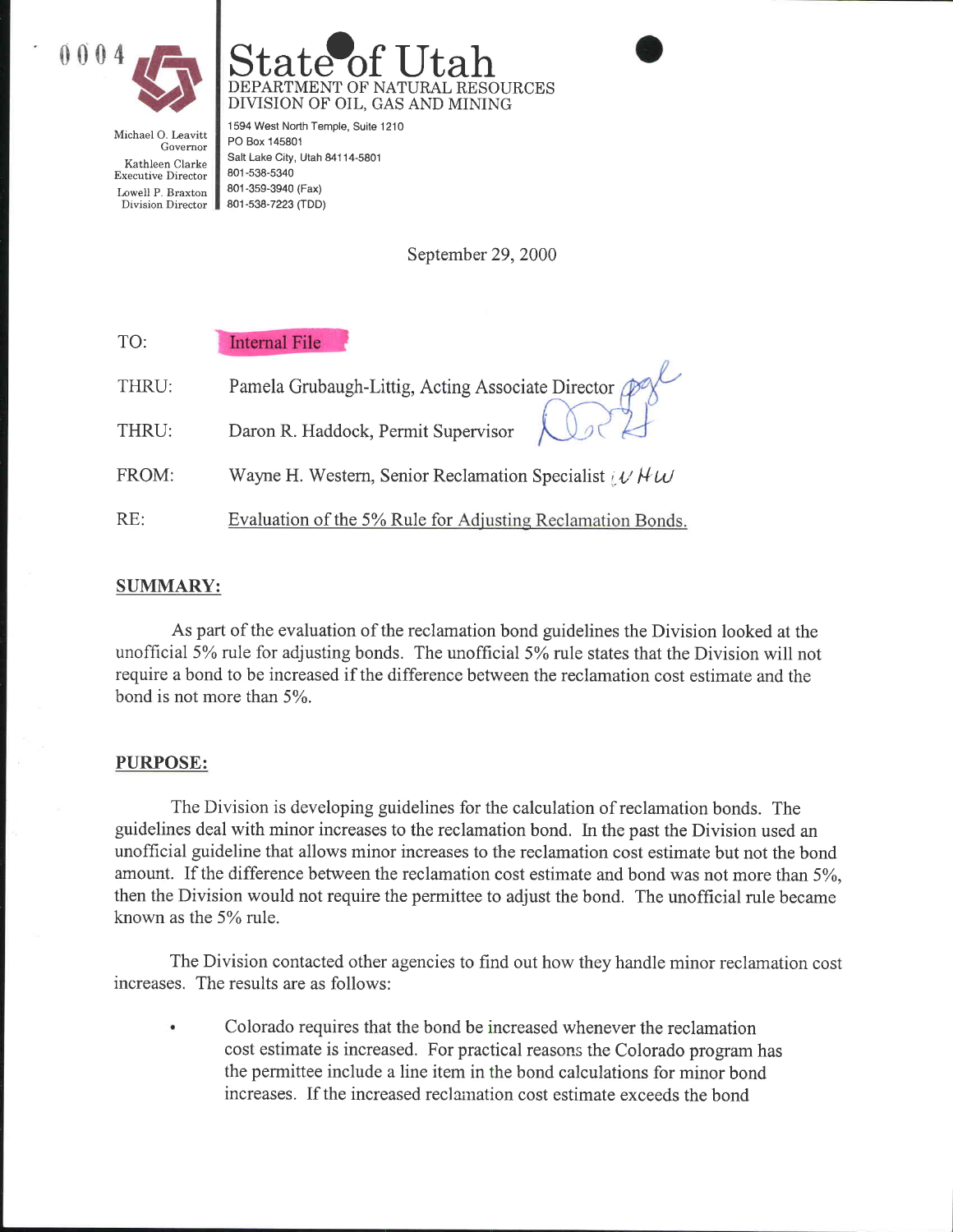Page 2 Evaluation of 5% Rule September 29, 2000

amount then the permittee must increase the bond. The amount of the minor amendment fund is negotiated between Colorado's staff and the permittee.

Montana, OSM, and Wyoming do not have a guideline for minor reclamation cost increases. Such increases are left to the discretion of the technical staff that reviews the bond. The bonds are reviewed every year and at the midterm and permit renewal. During the review period the technical staff will evaluate the reclamation cost estimate and the bond. If the staffs believe that an increase to the reclamation bond is needed, then the permittee is required to post additional bond.

I asked the people who handled reclamation cost estimates if they saw any problems with the 5% rules. The response was no.

As part of the reclamation cost guideline review, Mary Ann Wright asked the question, "Why not use a 10% rule instead of 5% rule?" What amount to use is a judgement call that should be based on experience regarding:

- The workload of the Division's staff to update the bond.
- The risk the Division is willing to accept with having enough money to reclaim a mine and to what standard.
- The time and money required by the permittee to change the bond.

The main justification for using 5% is the 5% rule's track record. For the past 9 years the 5% rule allowed the Division to support the coal industry by reducing the time and money that a permittee must spend when processing small changes to the permit. Most small permit changes increase the reclamation cost amount by less than 1%. Usually a bond is only adjusted during <sup>a</sup> permit renewal or when large changes to the permit are made.

During the same period the Division completed reclamation at the Boyer, Thompson Canyon and Sunnyside forfeiture sites. In each case the Division was about to complete reclamation using the forfeited bond and spent the entire bond amount on reclamation. Since no money was left over suggests that the sites were not over bonded.

During the past 9 years neither the Division's staff nor the permiffees have requested a change in the 5% rule. The lack of any complaints suggests that the 5% rule is acceptable to both sides and does not need to be changed.